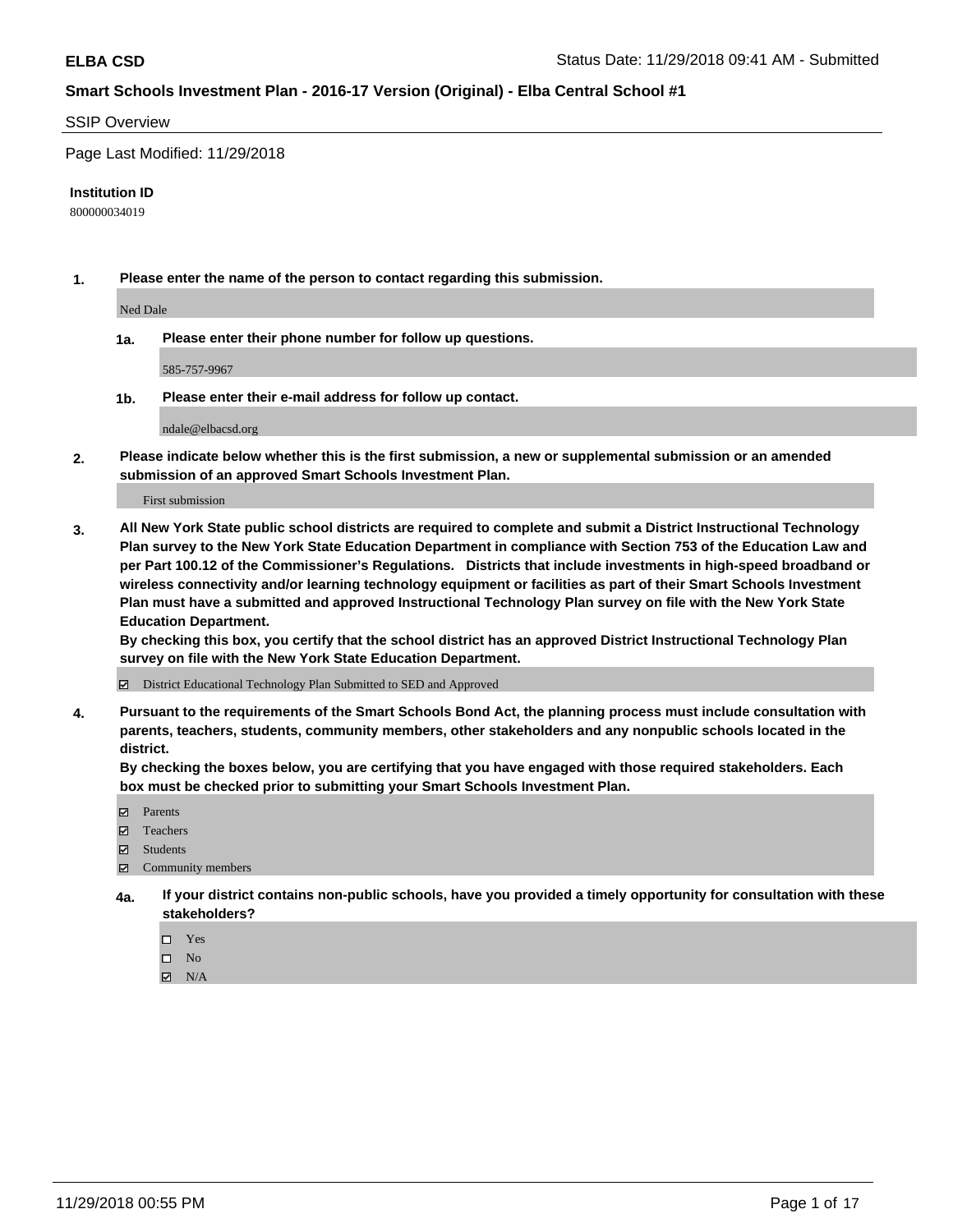#### SSIP Overview

Page Last Modified: 11/29/2018

#### **5. Certify that the following required steps have taken place by checking the boxes below: Each box must be checked prior to submitting your Smart Schools Investment Plan.**

- The district developed and the school board approved a preliminary Smart Schools Investment Plan.
- $\boxtimes$  The preliminary plan was posted on the district website for at least 30 days. The district included an address to which any written comments on the plan should be sent.
- $\boxtimes$  The school board conducted a hearing that enabled stakeholders to respond to the preliminary plan. This hearing may have occured as part of a normal Board meeting, but adequate notice of the event must have been provided through local media and the district website for at least two weeks prior to the meeting.
- The district prepared a final plan for school board approval and such plan has been approved by the school board.
- $\boxtimes$  The final proposed plan that has been submitted has been posted on the district's website.
- **5a. Please upload the proposed Smart Schools Investment Plan (SSIP) that was posted on the district's website, along with any supporting materials. Note that this should be different than your recently submitted Educational Technology Survey. The Final SSIP, as approved by the School Board, should also be posted on the website and remain there during the course of the projects contained therein.**

Smart Schools Investment Plan (SSIP).pdf

**5b. Enter the webpage address where the final Smart Schools Investment Plan is posted. The Plan should remain posted for the life of the included projects.**

https://www.elbacsd.org/site/handlers/filedownload.ashx?moduleinstanceid=11&dataid=2643&FileName=TECH%20PLAN%202016-19.pdf

**6. Please enter an estimate of the total number of students and staff that will benefit from this Smart Schools Investment Plan based on the cumulative projects submitted to date.**

510

**7. An LEA/School District may partner with one or more other LEA/School Districts to form a consortium to pool Smart Schools Bond Act funds for a project that meets all other Smart School Bond Act requirements. Each school district participating in the consortium will need to file an approved Smart Schools Investment Plan for the project and submit a signed Memorandum of Understanding that sets forth the details of the consortium including the roles of each respective district.**

 $\Box$  The district plans to participate in a consortium to partner with other school district(s) to implement a Smart Schools project.

**8. Please enter the name and 6-digit SED Code for each LEA/School District participating in the Consortium.**

| <b>Partner LEA/District</b> | <b>ISED BEDS Code</b> |
|-----------------------------|-----------------------|
| (No Response)               | (No Response)         |

**9. Please upload a signed Memorandum of Understanding with all of the participating Consortium partners.**

(No Response)

**10. Your district's Smart Schools Bond Act Allocation is:**

\$547,789

**11. Enter the budget sub-allocations by category that you are submitting for approval at this time. If you are not budgeting SSBA funds for a category, please enter 0 (zero.) If the value entered is \$0, you will not be required to complete that survey question.**

|                                              | Sub-               |
|----------------------------------------------|--------------------|
|                                              | <b>Allocations</b> |
| <b>School Connectivity</b>                   | 244.411            |
| <b>Connectivity Projects for Communities</b> |                    |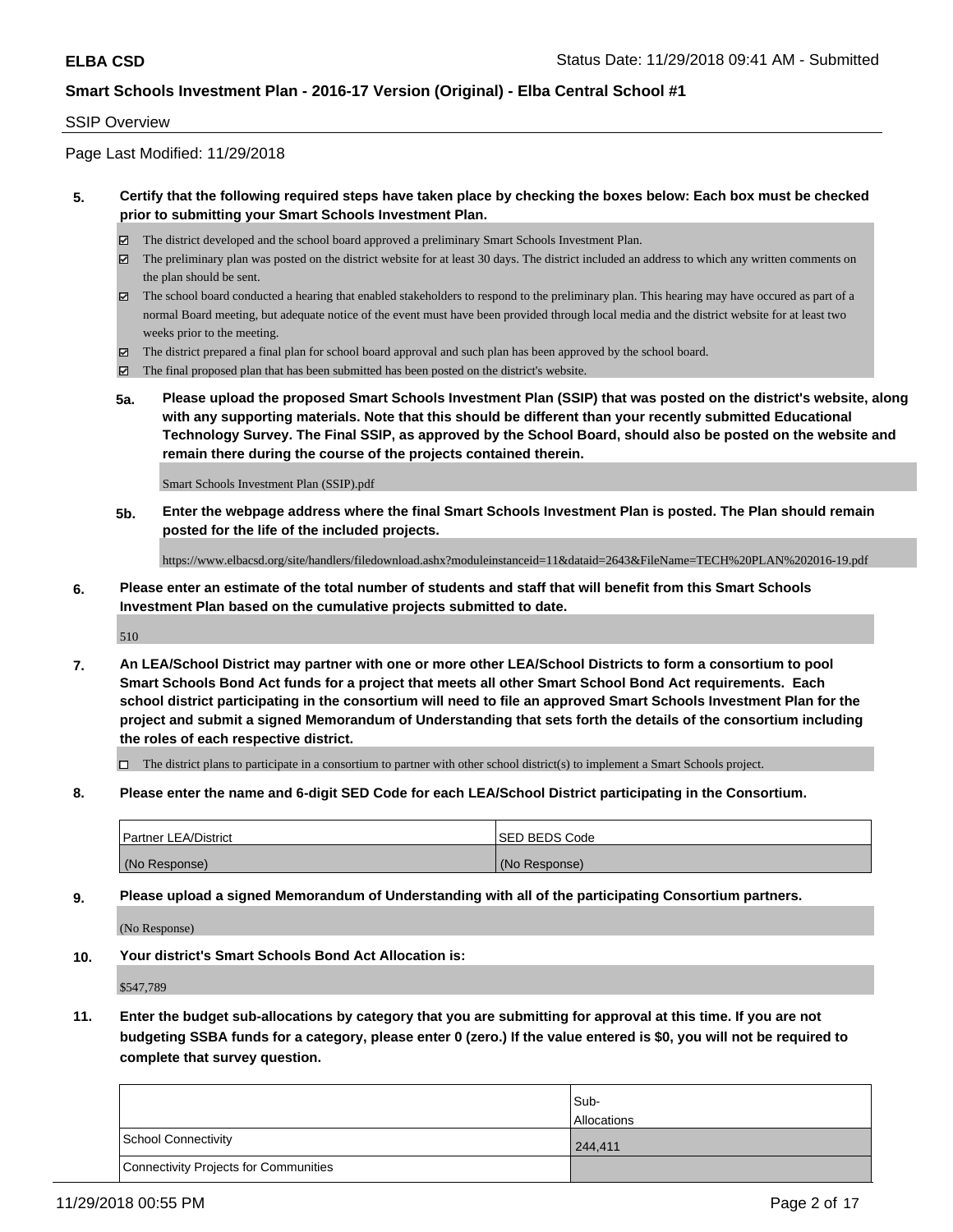# SSIP Overview

Page Last Modified: 11/29/2018

|                                    | Sub-<br>Allocations |
|------------------------------------|---------------------|
|                                    | $\Omega$            |
| Classroom Technology               | 52,150              |
| Pre-Kindergarten Classrooms        | 0                   |
| Replace Transportable Classrooms   | 0                   |
| <b>High-Tech Security Features</b> | 182,136             |
| Totals:                            | 478,697             |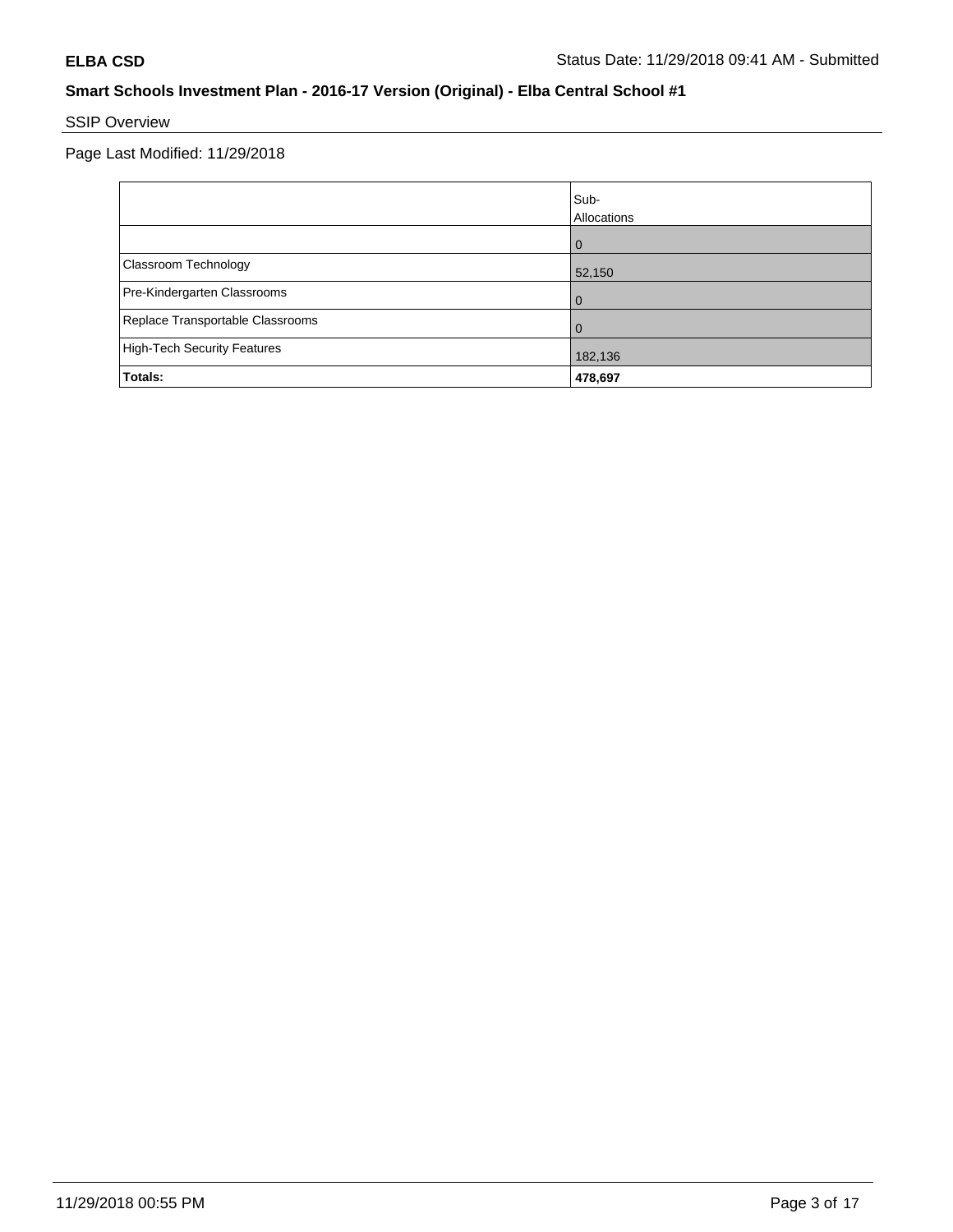#### School Connectivity

Page Last Modified: 11/27/2018

- **1. In order for students and faculty to receive the maximum benefit from the technology made available under the Smart Schools Bond Act, their school buildings must possess sufficient connectivity infrastructure to ensure that devices can be used during the school day. Smart Schools Investment Plans must demonstrate that:**
	- **• sufficient infrastructure that meets the Federal Communications Commission's 100 Mbps per 1,000 students standard currently exists in the buildings where new devices will be deployed, or**
	- **• is a planned use of a portion of Smart Schools Bond Act funds, or**
	- **• is under development through another funding source.**

**Smart Schools Bond Act funds used for technology infrastructure or classroom technology investments must increase the number of school buildings that meet or exceed the minimum speed standard of 100 Mbps per 1,000 students and staff within 12 months. This standard may be met on either a contracted 24/7 firm service or a "burstable" capability. If the standard is met under the burstable criteria, it must be:**

**1. Specifically codified in a service contract with a provider, and**

**2. Guaranteed to be available to all students and devices as needed, particularly during periods of high demand, such as computer-based testing (CBT) periods.**

**Please describe how your district already meets or is planning to meet this standard within 12 months of plan submission.**

Wayne Finger Lakes RIC provides Elba Central School with a minimum broadband capacity of 200Mb. This currently exceeds the standard by a factor of 3 times. Our K - 12 enrollment is 371

- **1a. If a district believes that it will be impossible to meet this standard within 12 months, it may apply for a waiver of this requirement, as described on the Smart Schools website. The waiver must be filed and approved by SED prior to submitting this survey.**
	- $\Box$  By checking this box, you are certifying that the school district has an approved waiver of this requirement on file with the New York State Education Department.

#### **2. Connectivity Speed Calculator (Required)**

|                  | l Number of<br>Students | Multiply by<br>100 Kbps | to Convert to<br>Required<br>Speed in Mb | Divide by 1000 Current Speed Expected<br>lin Mb | Speed to be<br>Attained Within Required<br>12 Months | Expected Date<br>When<br>Speed Will be<br>Met |
|------------------|-------------------------|-------------------------|------------------------------------------|-------------------------------------------------|------------------------------------------------------|-----------------------------------------------|
| Calculated Speed | 371                     | 37.100                  | 37                                       | 200                                             | 200                                                  | currently met                                 |

### **3. Describe how you intend to use Smart Schools Bond Act funds for high-speed broadband and/or wireless connectivity projects in school buildings.**

Elba Central wants to provide a technology network that will support the expanded use of technology that they are planning. The first component to their project is to upgrade the fiber optic cable connecting all of the wiring closets in the district. This fiber will carry the load from the expanded network for student use and for security.

The second component is an upgrade to the actual network hardware including the Core switch and the wireless access points. The core switch is the heart of the network and the new core will have the capacity to handle 10 gigabit traffic that the fiber can carry. Additional security cameras and the additional student use will mandate this capacity.

The second item proposed are 2 computer servers. With the expanded use of video and Power Points presentations in classrooms, existing computer servers do not have a capacity to support the 21st century learning environment. Elba is proposing purchase 2 servers with 6 terabytes of capacity each, dedicated to supporting the creating and storage of modern classroom presentation by both the students and the instructors.

Finally, the district anticipates a one-to-one initiative either through a "bring your own device" or a district sponsored. The student usage for active research and collaborative learning could triple the current demand on the network. The district is planning to upgrade all of the existing wireless access points as well as equipping some areas that are either not equipped or under capacity. Students will experience seamless access anywhere in the district.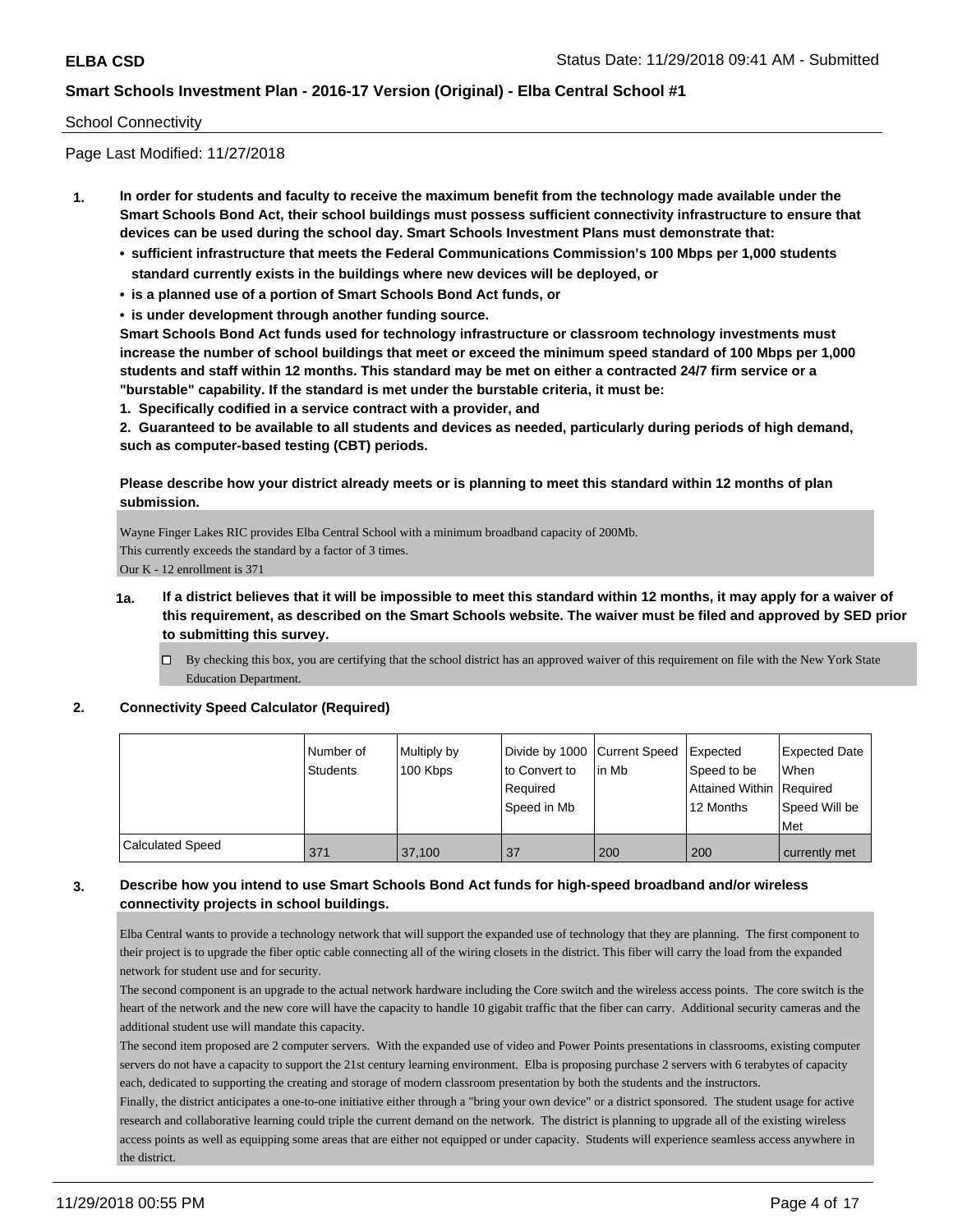#### School Connectivity

Page Last Modified: 11/27/2018

**4. Describe the linkage between the district's District Instructional Technology Plan and the proposed projects. (There should be a link between your response to this question and your response to Question 1 in Part E. Curriculum and Instruction "What are the district's plans to use digital connectivity and technology to improve teaching and learning?)**

The mission of the Elba Central School Technology Plan is "The purpose and tradition of Elba Central School District and its community is to empower and inspire our students to be continuous learners who are challenged to succeed".

The Elba Central School District Technology Committee believes that through technology students will have an opportunity for more course offerings, access to a larger variety of documents, and the capability to connect with those outside of their local area, where many students will never physically venture thus expanding their world and possibly their thoughts and ideals. Teachers will use technology to provide effective learning environments which support college and career readiness. Providing similar settings for teacher professional development can also occur - online professional development, professional learning communities, managing student data, and local and global collaboration with students, parents and other educators.

Our students and staff mainly connect to our network and the internet with a wireless device. In order for our students to consistently connect to our network and the internet we need to have a robust and reliable wireless network. Wireless technology will also be used to connect students and staff to each other and to the larger world to make learning more relevant and authentic.

**5. If the district wishes to have students and staff access the Internet from wireless devices within the school building, or in close proximity to it, it must first ensure that it has a robust Wi-Fi network in place that has sufficient bandwidth to meet user demand.**

**Please describe how you have quantified this demand and how you plan to meet this demand.**

During the 2016-17 school year, Elba Central School has worked with the planning specialists at Edutech (Regional Information Center) to review all of the learning spaces and the potential educational utilization of those spaces. Their plan will replace the current wireless access points and add additional wireless access points where there is student demand.

**6. As indicated on Page 5 of the guidance, the Office of Facilities Planning will have to conduct a preliminary review of all capital projects, including connectivity projects. Please indicate on a separate row each project number given to you by the Office of Facilities Planning.**

| <b>Project Number</b> |  |
|-----------------------|--|
| 18-09-01-04-0-001-BA1 |  |

**7. Certain high-tech security and connectivity infrastructure projects may be eligible for an expedited review process as determined by the Office of Facilities Planning.**

#### **Was your project deemed eligible for streamlined review?**

Yes

- **7a. Districts that choose the Streamlined Review Process will be required to certify that they have reviewed all installations with their licensed architect or engineer of record and provide that person's name and license number. The licensed professional must review the products and proposed method of installation prior to implementation and review the work during and after completion in order to affirm that the work was codecompliant, if requested.**
	- I certify that I have reviewed all installations with a licensed architect or engineer of record.
- **8. Include the name and license number of the architect or engineer of record.**

| Name               | License Number |
|--------------------|----------------|
| <b>Brian Trott</b> | 25971          |

**9. If you are submitting an allocation for School Connectivity complete this table.**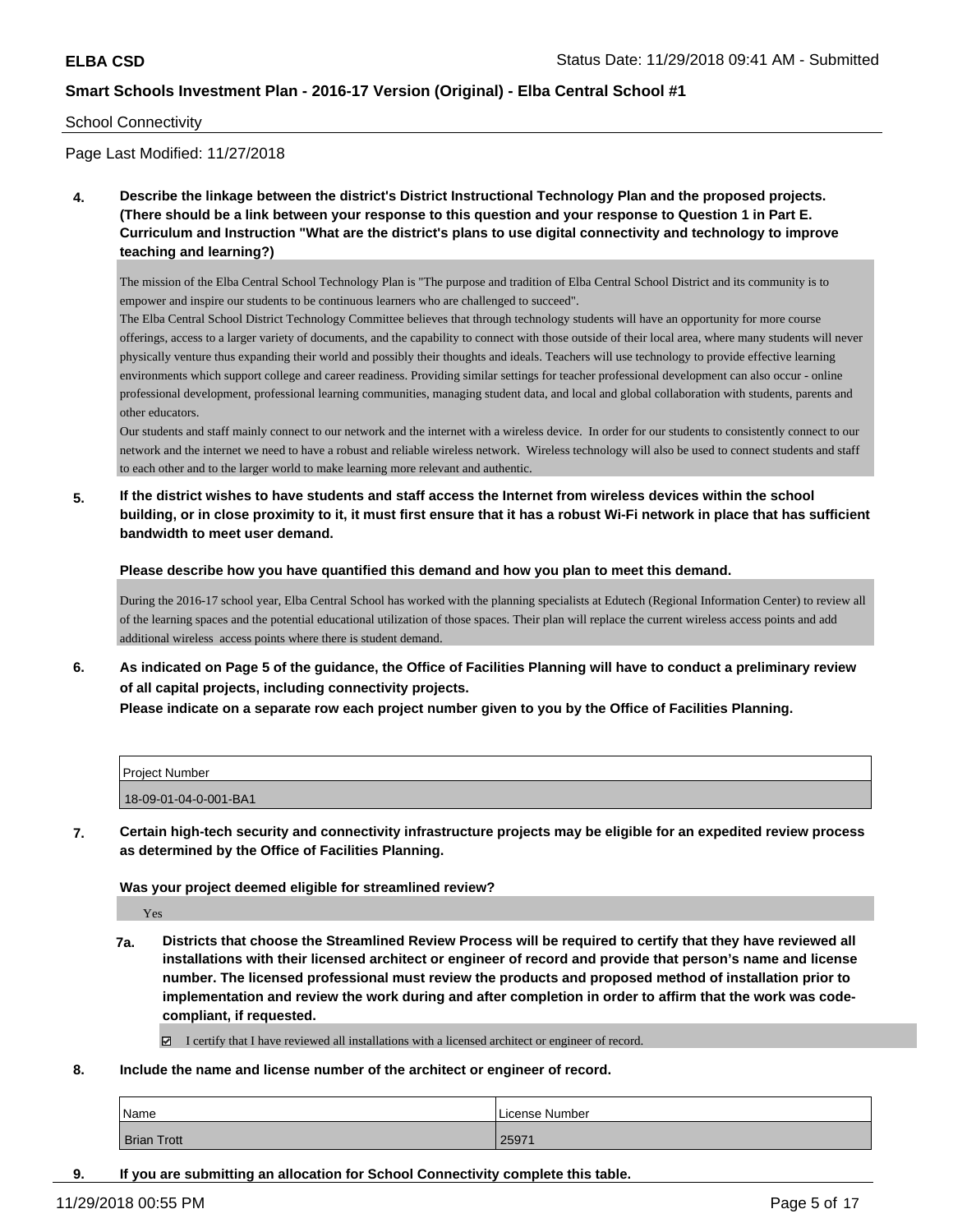School Connectivity

Page Last Modified: 11/27/2018

**Note that the calculated Total at the bottom of the table must equal the Total allocation for this category that you entered in the SSIP Overview overall budget.** 

|                                            | Sub-           |
|--------------------------------------------|----------------|
|                                            | Allocation     |
| Network/Access Costs                       | 167,567        |
| <b>Outside Plant Costs</b>                 | $\overline{0}$ |
| School Internal Connections and Components | 76,844         |
| <b>Professional Services</b>               | $\overline{0}$ |
| Testing                                    | $\overline{0}$ |
| Other Upfront Costs                        | $\overline{0}$ |
| <b>Other Costs</b>                         | $\overline{0}$ |
| Totals:                                    | 244,411        |

**10. Please detail the type, quantity, per unit cost and total cost of the eligible items under each sub-category. This is especially important for any expenditures listed under the "Other" category. All expenditures must be eligible for tax-exempt financing to be reimbursed through the SSBA. Sufficient detail must be provided so that we can verify this is the case. If you have any questions, please contact us directly through smartschools@nysed.gov. NOTE: Wireless Access Points should be included in this category, not under Classroom Educational Technology, except those that will be loaned/purchased for nonpublic schools.**

| Select the allowable expenditure<br>type.<br>Repeat to add another item under<br>each type. | Item to be purchased                       | Quantity       | Cost per Item | <b>Total Cost</b> |
|---------------------------------------------------------------------------------------------|--------------------------------------------|----------------|---------------|-------------------|
| Network/Access Costs                                                                        | Meraki MR33 Cloud Managed AP               | 81             | 604           | 48,924            |
| Network/Access Costs                                                                        | Meraki MS425-16-HW Switch                  | $\overline{2}$ | 7,700         | 15,400            |
| <b>Network/Access Costs</b>                                                                 | License MS425-16-57                        | 2              | 968           | 1,936             |
| Network/Access Costs                                                                        | Meraki MS250-48FP-HW Switch                | 12             | 4,667         | 56,004            |
| Network/Access Costs                                                                        | License MS250-48 P-5Y                      | 12             | 566           | 6,792             |
| Network/Access Costs                                                                        | MA-PWR-1025WAC Meraki Power<br>Supply      | 12             | 935           | 11,220            |
| <b>Connections/Components</b>                                                               | Installation of Fiber Cable NYSOGS<br>Rate | 4,732          | 10            | 47,320            |
| <b>Connections/Components</b>                                                               | 852-LL2-009-55L connector                  | 20             | 13            | 260               |
| <b>Connections/Components</b>                                                               | MA-CBL-40G-50CM cable                      | $\overline{2}$ | 66            | 132               |
| <b>Connections/Components</b>                                                               | MA-CBL-40G-1M cable                        | 12             | 132           | 1,584             |
| <b>Connections/Components</b>                                                               | MA-SFP-10GB-LRM connector                  | 20             | 635           | 12,700            |
| <b>Connections/Components</b>                                                               | SFP-H10GB-CU1-5M cable                     | $\overline{2}$ | 66            | 132               |
| Network/Access Costs                                                                        | APC 2000ya Rack Tower UPS                  | 6              | 1,350         | 8,100             |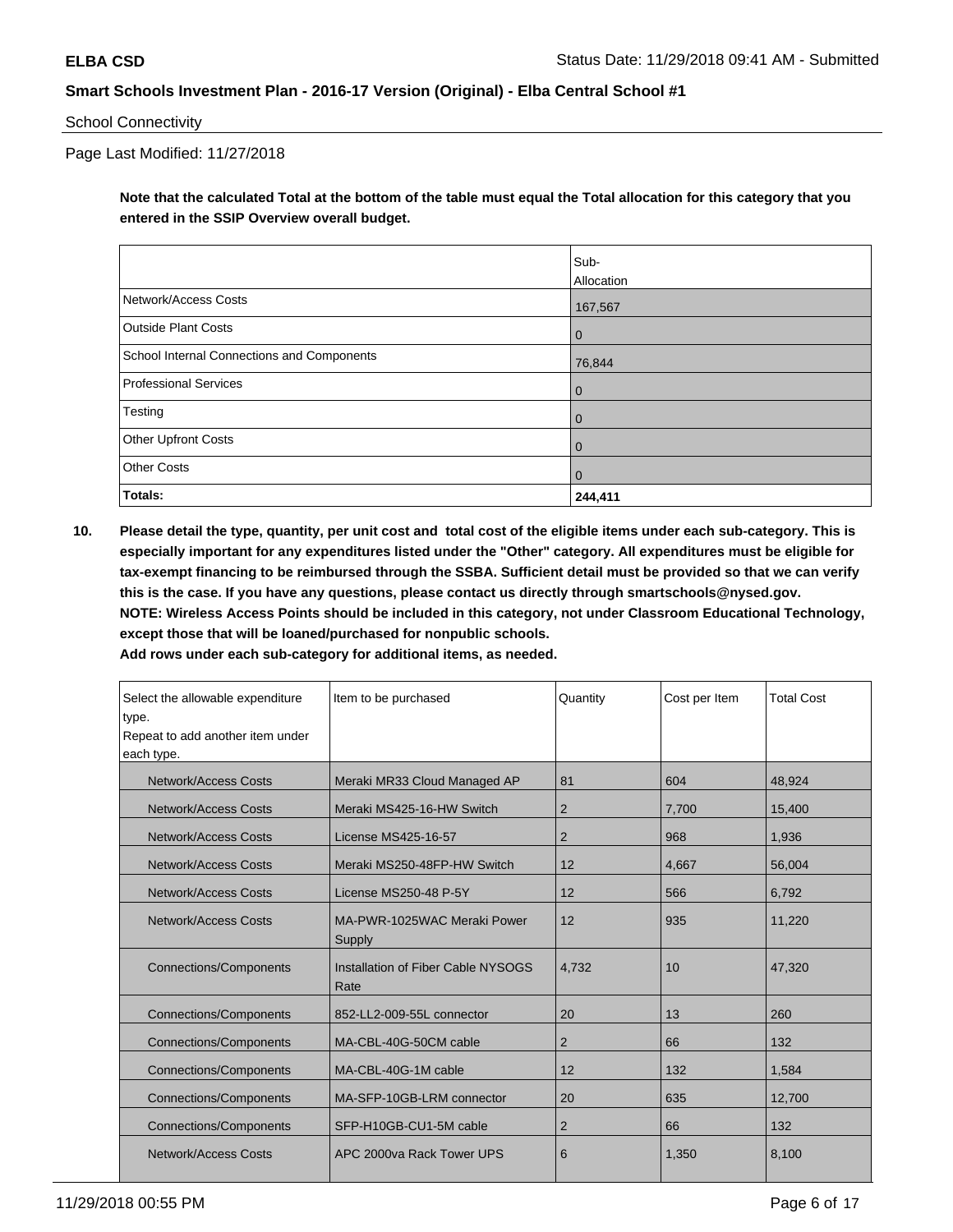# School Connectivity

Page Last Modified: 11/27/2018

| Select the allowable expenditure | Item to be purchased                                     | Quantity       | Cost per Item | <b>Total Cost</b> |
|----------------------------------|----------------------------------------------------------|----------------|---------------|-------------------|
| type.                            |                                                          |                |               |                   |
| Repeat to add another item under |                                                          |                |               |                   |
| each type.                       |                                                          |                |               |                   |
| Network/Access Costs             | APC Smart UPS External Battery                           | 6              | 682           | 4,092             |
| Network/Access Costs             | APC UPS Network Mgmt Card                                |                | 404           | 404               |
| Network/Access Costs             | APC Temp & Humidity Sensor Card                          |                | 115           | 115               |
| <b>Connections/Components</b>    | HP DL380 Servers with 6 terabytes of<br>storage capacity | $\overline{2}$ | 7,358         | 14,716            |
| Network/Access Costs             | MR33 Wireless Access Point License                       | 81             | 180           | 14,580            |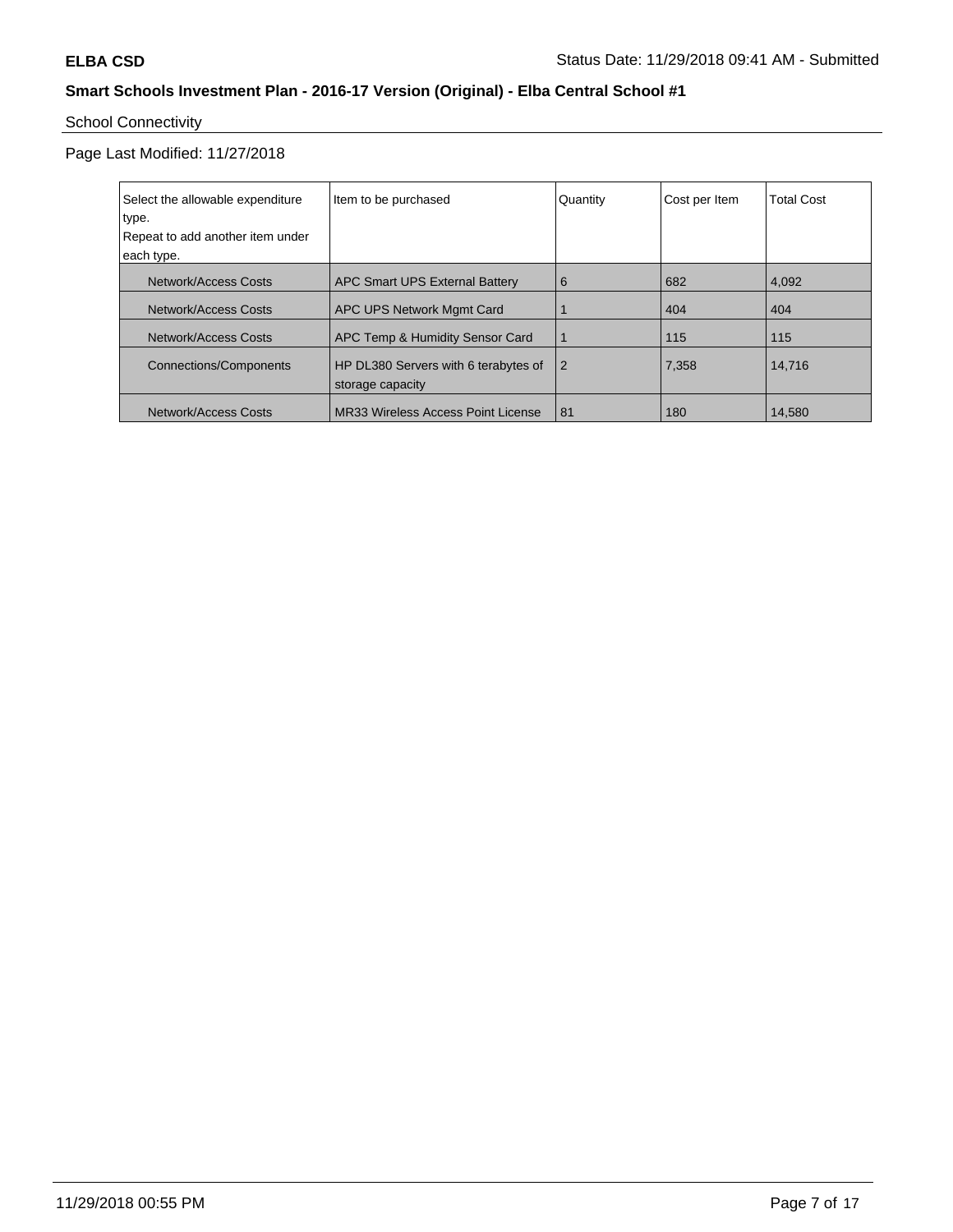Community Connectivity (Broadband and Wireless)

Page Last Modified: 11/02/2017

**1. Describe how you intend to use Smart Schools Bond Act funds for high-speed broadband and/or wireless connectivity projects in the community.**

(No Response)

**2. Please describe how the proposed project(s) will promote student achievement and increase student and/or staff access to the Internet in a manner that enhances student learning and/or instruction outside of the school day and/or school building.**

(No Response)

**3. Community connectivity projects must comply with all the necessary local building codes and regulations (building and related permits are not required prior to plan submission).**

 $\Box$  I certify that we will comply with all the necessary local building codes and regulations.

**4. Please describe the physical location of the proposed investment.**

(No Response)

**5. Please provide the initial list of partners participating in the Community Connectivity Broadband Project, along with their Federal Tax Identification (Employer Identification) number.**

| <b>Project Partners</b> | l Federal ID # |
|-------------------------|----------------|
| (No Response)           | (No Response)  |

**6. If you are submitting an allocation for Community Connectivity, complete this table. Note that the calculated Total at the bottom of the table must equal the Total allocation for this category that you entered in the SSIP Overview overall budget.**

|                              | Sub-Allocation |
|------------------------------|----------------|
| Network/Access Costs         | $\overline{0}$ |
| <b>Outside Plant Costs</b>   | $\overline{0}$ |
| <b>Tower Costs</b>           | $\mathbf 0$    |
| Customer Premises Equipment  | $\mathbf 0$    |
| <b>Professional Services</b> | $\mathbf 0$    |
| Testing                      | $\mathbf 0$    |
| Other Upfront Costs          | $\mathbf 0$    |
| <b>Other Costs</b>           | $\overline{0}$ |
| Totals:                      | 0              |

**7. Please detail the type, quantity, per unit cost and total cost of the eligible items under each sub-category. This is especially important for any expenditures listed under the "Other" category. All expenditures must be capital-bond eligible to be reimbursed through the SSBA. If you have any questions, please contact us directly through smartschools@nysed.gov.**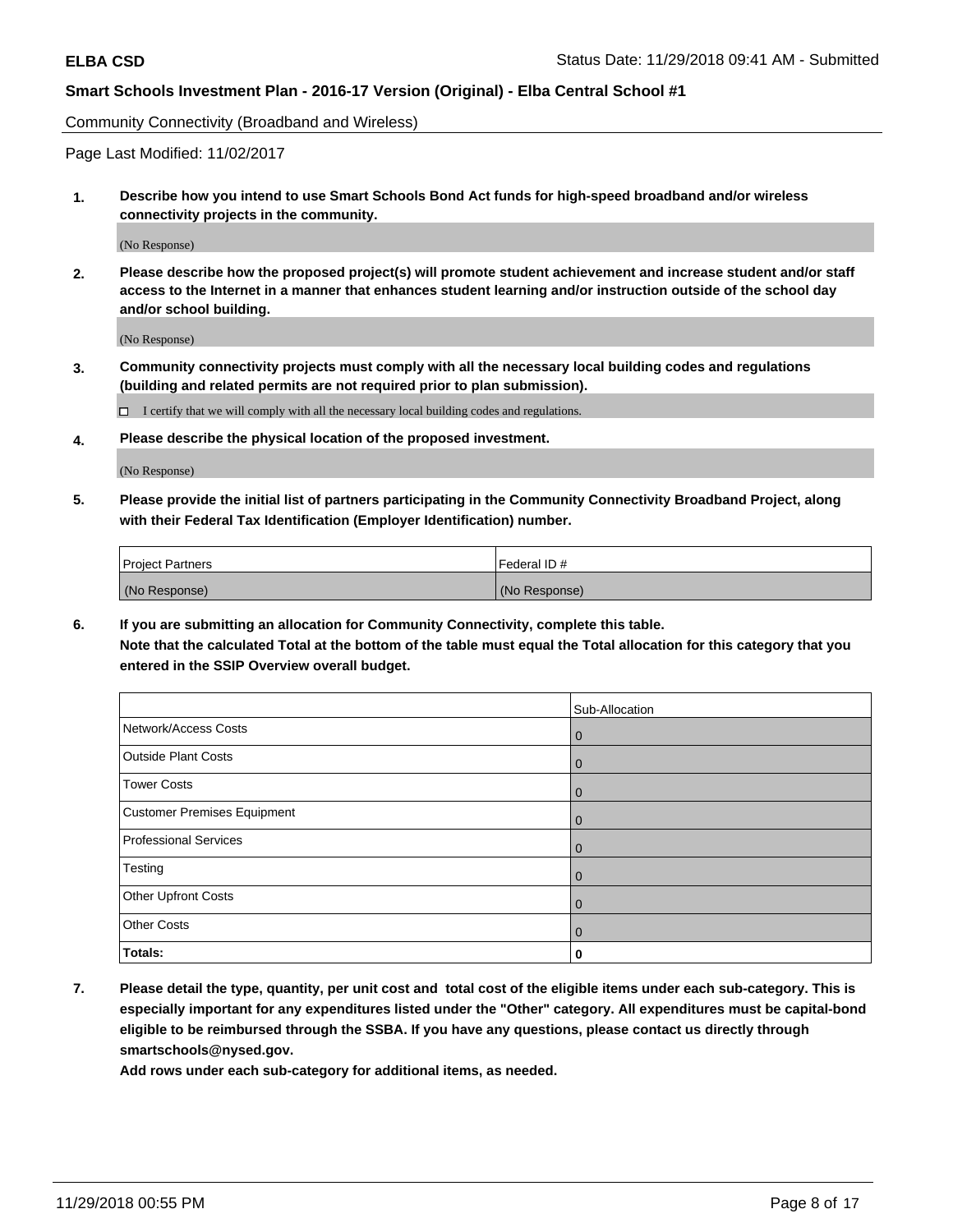Community Connectivity (Broadband and Wireless)

Page Last Modified: 11/02/2017

| Select the allowable expenditure<br>type.<br>Repeat to add another item under | Item to be purchased | Quantity      | Cost per Item | <b>Total Cost</b> |
|-------------------------------------------------------------------------------|----------------------|---------------|---------------|-------------------|
| each type.                                                                    |                      |               |               |                   |
| (No Response)                                                                 | (No Response)        | (No Response) | (No Response) | (No Response)     |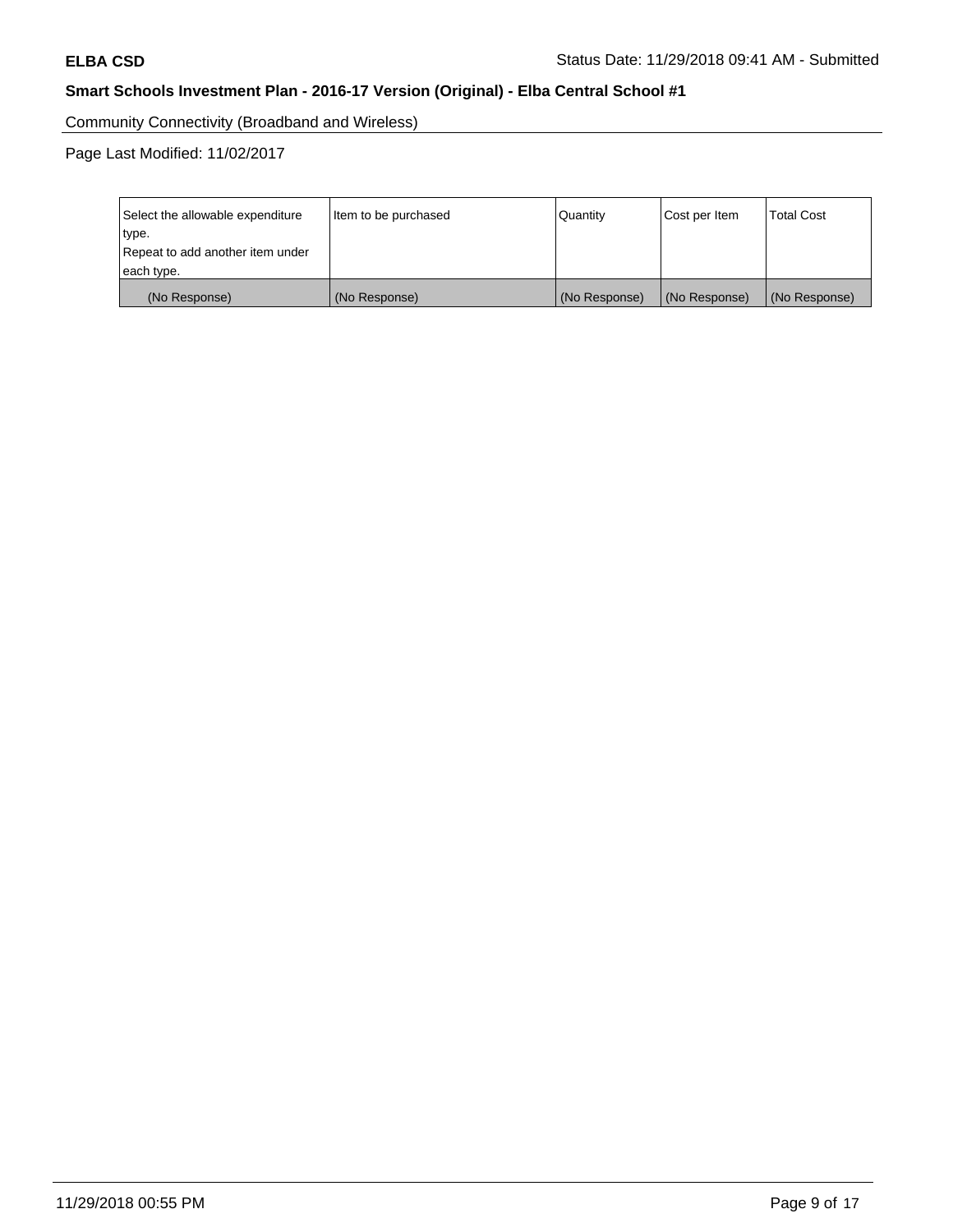#### Classroom Learning Technology

Page Last Modified: 11/14/2018

**1. In order for students and faculty to receive the maximum benefit from the technology made available under the Smart Schools Bond Act, their school buildings must possess sufficient connectivity infrastructure to ensure that devices can be used during the school day. Smart Schools Investment Plans must demonstrate that sufficient infrastructure that meets the Federal Communications Commission's 100 Mbps per 1,000 students standard currently exists in the buildings where new devices will be deployed, or is a planned use of a portion of Smart Schools Bond Act funds, or is under development through another funding source.**

**Smart Schools Bond Act funds used for technology infrastructure or classroom technology investments must increase the number of school buildings that meet or exceed the minimum speed standard of 100 Mbps per 1,000 students and staff within 12 months. This standard may be met on either a contracted 24/7 firm service or a "burstable" capability. If the standard is met under the burstable criteria, it must be:**

**1. Specifically codified in a service contract with a provider, and**

**2. Guaranteed to be available to all students and devices as needed, particularly during periods of high demand, such as computer-based testing (CBT) periods.**

**Please describe how your district already meets or is planning to meet this standard within 12 months of plan submission.**

Elba Central Schools subscribes to Internet Broadband services via the Western New York Regional Information System. The currently exceed this standard by a factor of 3 times.

- **1a. If a district believes that it will be impossible to meet this standard within 12 months, it may apply for a waiver of this requirement, as described on the Smart Schools website. The waiver must be filed and approved by SED prior to submitting this survey.**
	- By checking this box, you are certifying that the school district has an approved waiver of this requirement on file with the New York State Education Department.

#### **2. Connectivity Speed Calculator (Required)**

|                  | I Number of<br><b>Students</b> | Multiply by<br>100 Kbps | Divide by 1000 Current Speed<br>to Convert to<br>l Reauired<br>Speed in Mb | lin Mb | Expected<br>Speed to be<br>Attained Within   Required<br>12 Months | <b>Expected Date</b><br>When<br>Speed Will be<br>l Met |
|------------------|--------------------------------|-------------------------|----------------------------------------------------------------------------|--------|--------------------------------------------------------------------|--------------------------------------------------------|
| Calculated Speed | 371                            | 37.100                  | 37                                                                         | 200    | 200                                                                | currently met                                          |

### **3. If the district wishes to have students and staff access the Internet from wireless devices within the school building, or in close proximity to it, it must first ensure that it has a robust Wi-Fi network in place that has sufficient bandwidth to meet user demand.**

**Please describe how you have quantified this demand and how you plan to meet this demand.**

As a component of this application the district is proposing a total replacement of the wireless system in the building. All of the existing wireless access points will be replaced and additional wireless access points will be added to provide "saturation" coverage throughout the building. All spaces will have appropriate wireless access to support both instructional and administrative requirements for many years.

**4. All New York State public school districts are required to complete and submit an Instructional Technology Plan survey to the New York State Education Department in compliance with Section 753 of the Education Law and per Part 100.12 of the Commissioner's Regulations.**

**Districts that include educational technology purchases as part of their Smart Schools Investment Plan must have a submitted and approved Instructional Technology Plan survey on file with the New York State Education Department.**

By checking this box, you are certifying that the school district has an approved Instructional Technology Plan survey on file with the New York State Education Department.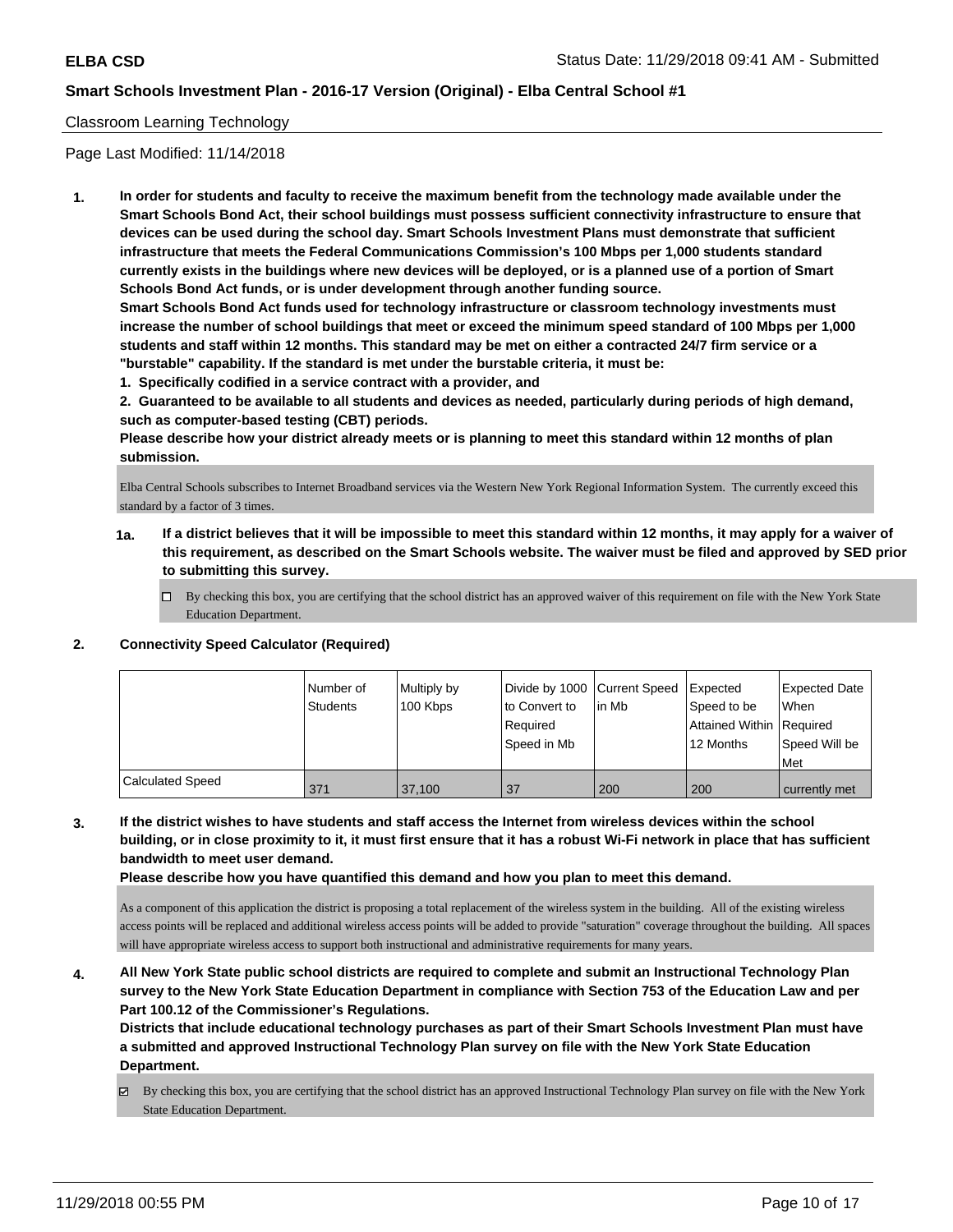#### Classroom Learning Technology

Page Last Modified: 11/14/2018

**5. Describe the devices you intend to purchase and their compatibility with existing or planned platforms or systems. Specifically address the adequacy of each facility's electrical, HVAC and other infrastructure necessary to install and support the operation of the planned technology.**

Elba Central Schools has used recent capital projects to maintain their buildings and provide a robust infrastructure to support the items proposed in this application.

Elba Central Schools is proposing two purchases.

The first are 10 classroom interactive video display devices. These units will replace existing display boards that are reaching end of life and need replacement.

The district is also proposing the purchase of 10 C-Pen devices. These devices will allow learning disabled students to scan a word or a sentence and then have it converted to audio for their understanding.

All classrooms have reliable and appropriate electrical capacity. The items proposed will have no impact on the HVAC system.

- **6. Describe how the proposed technology purchases will:**
	- **> enhance differentiated instruction;**
	- **> expand student learning inside and outside the classroom;**
	- **> benefit students with disabilities and English language learners; and**
	- **> contribute to the reduction of other learning gaps that have been identified within the district.**

**The expectation is that districts will place a priority on addressing the needs of students who struggle to succeed in a rigorous curriculum. Responses in this section should specifically address this concern and align with the district's Instructional Technology Plan (in particular Question 2 of E. Curriculum and Instruction: "Does the district's instructional technology plan address the needs of students with disabilities to ensure equitable access to instruction, materials and assessments?" and Question 3 of the same section: "Does the district's instructional technology plan address the provision of assistive technology specifically for students with disabilities to ensure access to and participation in the general curriculum?"**

The Elba Smart Schools Planning Committee included representation from their instructional staff that support students with disabilities and English Language Learners. They reflected that the individual needs of some of these students are provided through their mandated individual education plan (IEP). They did request the purchase of C-Pen readers for the use by these students. These pens allow a student to scan a word or sentence and the pen converts it to audio and/or another language for their understanding. These pens will be assigned as appropriate including the media center as required. The team is excited on the potential for independent learning and the acquisition of a compensating strategy for these students. All students will benefit from new interactive white boards in classrooms. The new boards have multi-touch capabilities allowing for more students to be actively involved at one time. The brightness and clarity are much better than the old boards making it easier for all to see. These boards will allow the teachers to use more exciting and interactive models and this helps keep the students engaged in learning.

#### **7. Where appropriate, describe how the proposed technology purchases will enhance ongoing communication with parents and other stakeholders and help the district facilitate technology-based regional partnerships, including distance learning and other efforts.**

The Elba Central School has a robust parent portal which provides real time attendance, discipline, and grade reporting. It also provides home work status and email communication with district teachers and administration. This plan does not impact that effort.

The display boards proposed in this application are extremely valuable to expanded efforts to distance learning. Scheduling has always been the limiting factor of traditional "distance learning rooms." With this proposal, there will be 10 locations in the building that can serve as a hosting or receiving site for video conferencing or distance learning. Coupled with existing classroom digital video cameras, these boards provide a classroom display of both the sending and receiving requirements of a distance learning.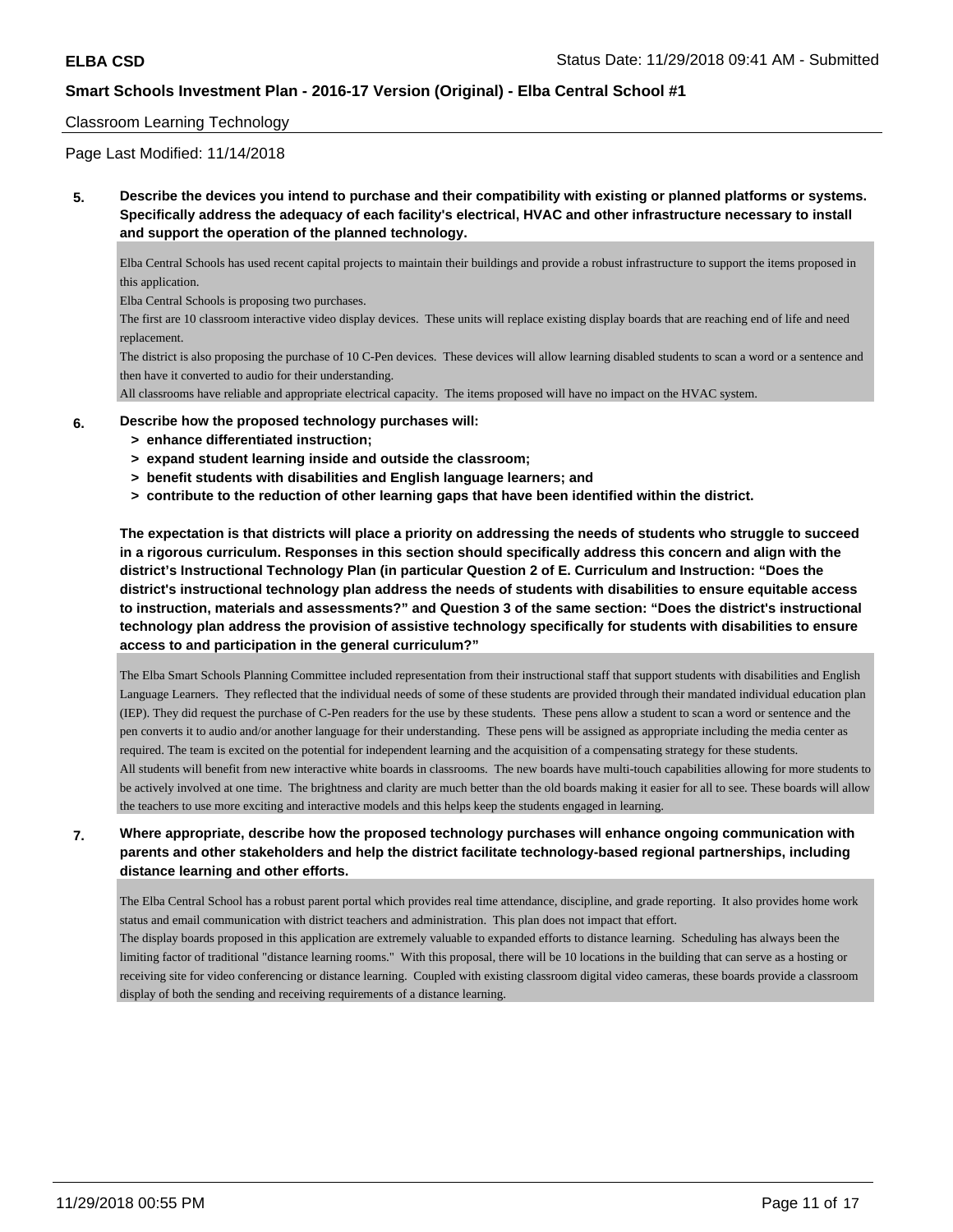#### Classroom Learning Technology

Page Last Modified: 11/14/2018

**8. Describe the district's plan to provide professional development to ensure that administrators, teachers and staff can employ the technology purchased to enhance instruction successfully.**

**Note: This response should be aligned and expanded upon in accordance with your district's response to Question 1 of F. Professional Development of your Instructional Technology Plan: "Please provide a summary of professional development offered to teachers and staff, for the time period covered by this plan, to support technology to enhance teaching and learning. Please include topics, audience and method of delivery within your summary."**

The Elba Central School District has a long history of technology professional development. The goal is to provide appropriate training that allows the use of technology to seamlessly integrate into the classroom.

The first component is the regional Model Schools programs. Professional development delivered by the regional professionals that use the technology. Model Schools through Genesee Valley BOCES provides onsite and regional training in relative curricular areas. These sessions are offered during the summer and during the regular school year.

The second component are district turn key trainers. These individuals are early adopters of the technology who are available in the building on a one-to-one basis and in small groups to expand the use of technology in the classroom.

Training topics that have been offered are: Smart Notebook 11, Google Classroom, Google Calendar

Training topics that will be offered are: Smart Notebook 17, Refresher of Google Classroom, Using the Pen Scanner, Basics of Using the Interactive Flat Panel

- **9. Districts must contact the SUNY/CUNY teacher preparation program that supplies the largest number of the district's new teachers to request advice on innovative uses and best practices at the intersection of pedagogy and educational technology.**
	- By checking this box, you certify that you have contacted the SUNY/CUNY teacher preparation program that supplies the largest number of your new teachers to request advice on these issues.
	- **9a. Please enter the name of the SUNY or CUNY Institution that you contacted.**

SUNY Geneseo

**9b. Enter the primary Institution phone number.**

585-245-5211

**9c. Enter the name of the contact person with whom you consulted and/or will be collaborating with on innovative uses of technology and best practices.**

Anjoo Sikka

**10. A district whose Smart Schools Investment Plan proposes the purchase of technology devices and other hardware must account for nonpublic schools in the district.**

#### **Are there nonpublic schools within your school district?**

Yes  $\boxtimes$  No

**11. Nonpublic Classroom Technology Loan Calculator**

**The Smart Schools Bond Act provides that any Classroom Learning Technology purchases made using Smart Schools funds shall be lent, upon request, to nonpublic schools in the district. However, no school district shall be required to loan technology in amounts greater than the total obtained and spent on technology pursuant to the Smart Schools Bond Act and the value of such loan may not exceed the total of \$250 multiplied by the nonpublic school enrollment in the base year at the time of enactment.**

**See:**

**http://www.p12.nysed.gov/mgtserv/smart\_schools/docs/Smart\_Schools\_Bond\_Act\_Guidance\_04.27.15\_Final.pdf.**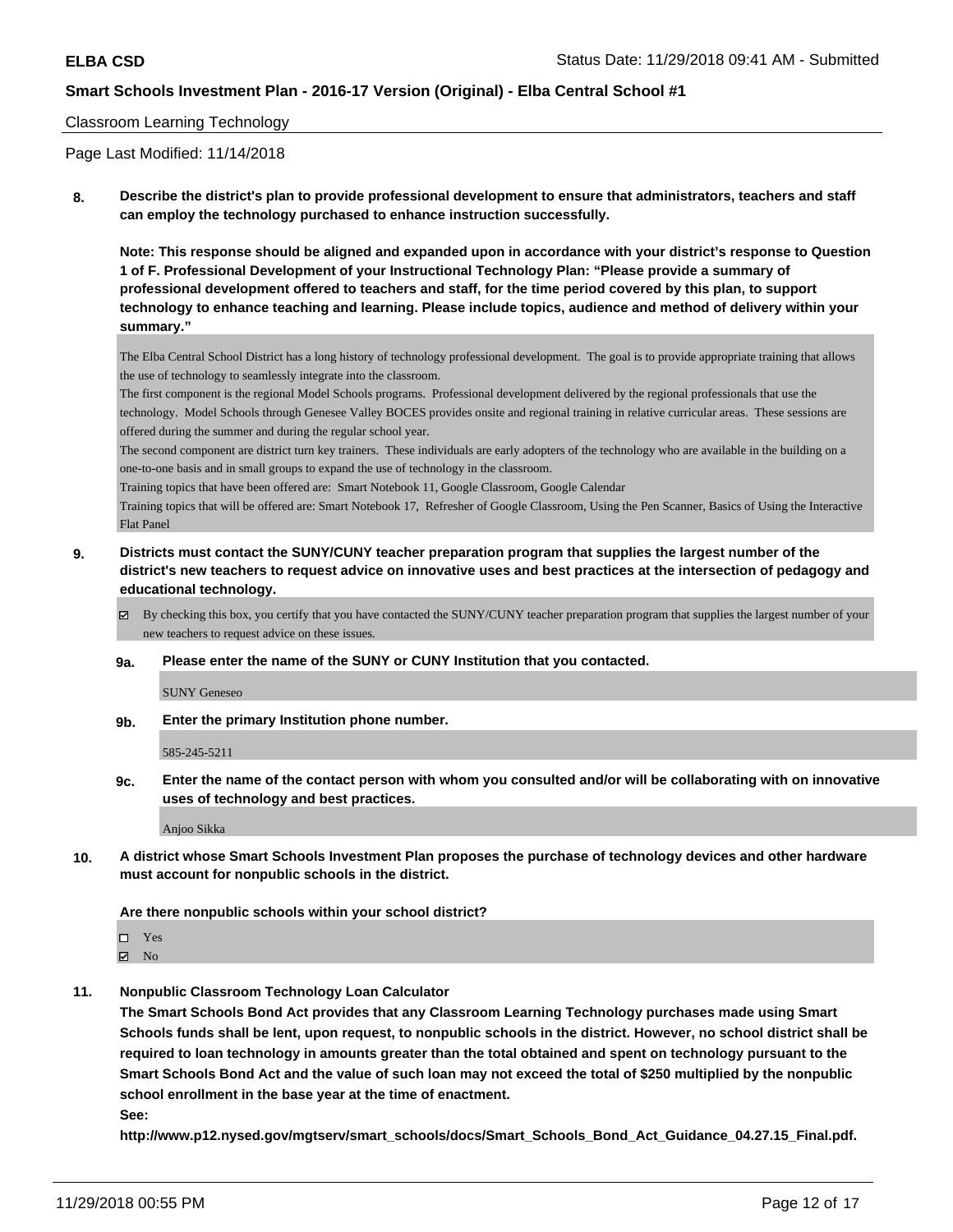Classroom Learning Technology

Page Last Modified: 11/14/2018

|                                       | 1. Classroom<br>Technology<br>Sub-allocation | 2. Public<br>l Enrollment<br>$(2014 - 15)$ | l 3. Nonpublic<br>l Enrollment<br>$(2014 - 15)$ | l 4. Sum of<br>Public and<br>l Nonpublic<br>Enrollment | 15. Total Per<br>Pupil Sub-<br>allocation | l 6. Total<br>Nonpublic Loan<br>l Amount                                                      |
|---------------------------------------|----------------------------------------------|--------------------------------------------|-------------------------------------------------|--------------------------------------------------------|-------------------------------------------|-----------------------------------------------------------------------------------------------|
| Calculated Nonpublic Loan<br>l Amount |                                              |                                            |                                                 |                                                        |                                           | (No Response)   (No Response)   (No Response)   (No Response)   (No Response)   (No Response) |

**12. To ensure the sustainability of technology purchases made with Smart Schools funds, districts must demonstrate a long-term plan to maintain and replace technology purchases supported by Smart Schools Bond Act funds. This sustainability plan shall demonstrate a district's capacity to support recurring costs of use that are ineligible for Smart Schools Bond Act funding such as device maintenance, technical support, Internet and wireless fees, maintenance of hotspots, staff professional development, building maintenance and the replacement of incidental items. Further, such a sustainability plan shall include a long-term plan for the replacement of purchased devices and equipment at the end of their useful life with other funding sources.**

By checking this box, you certify that the district has a sustainability plan as described above.

**13. Districts must ensure that devices purchased with Smart Schools Bond funds will be distributed, prepared for use, maintained and supported appropriately. Districts must maintain detailed device inventories in accordance with generally accepted accounting principles.**

By checking this box, you certify that the district has a distribution and inventory management plan and system in place.

**14. If you are submitting an allocation for Classroom Learning Technology complete this table. Note that the calculated Total at the bottom of the table must equal the Total allocation for this category that you entered in the SSIP Overview overall budget.**

|                          | Sub-Allocation |
|--------------------------|----------------|
| Interactive Whiteboards  | 49,670         |
| <b>Computer Servers</b>  | <b>0</b>       |
| <b>Desktop Computers</b> | l O            |
| <b>Laptop Computers</b>  | l O            |
| <b>Tablet Computers</b>  | l O            |
| <b>Other Costs</b>       | 2,480          |
| Totals:                  | 52,150         |

**15. Please detail the type, quantity, per unit cost and total cost of the eligible items under each sub-category. This is especially important for any expenditures listed under the "Other" category. All expenditures must be capital-bond eligible to be reimbursed through the SSBA. If you have any questions, please contact us directly through smartschools@nysed.gov.**

**Please specify in the "Item to be Purchased" field which specific expenditures and items are planned to meet the district's nonpublic loan requirement, if applicable.**

**NOTE: Wireless Access Points that will be loaned/purchased for nonpublic schools should ONLY be included in this category, not under School Connectivity, where public school districts would list them.**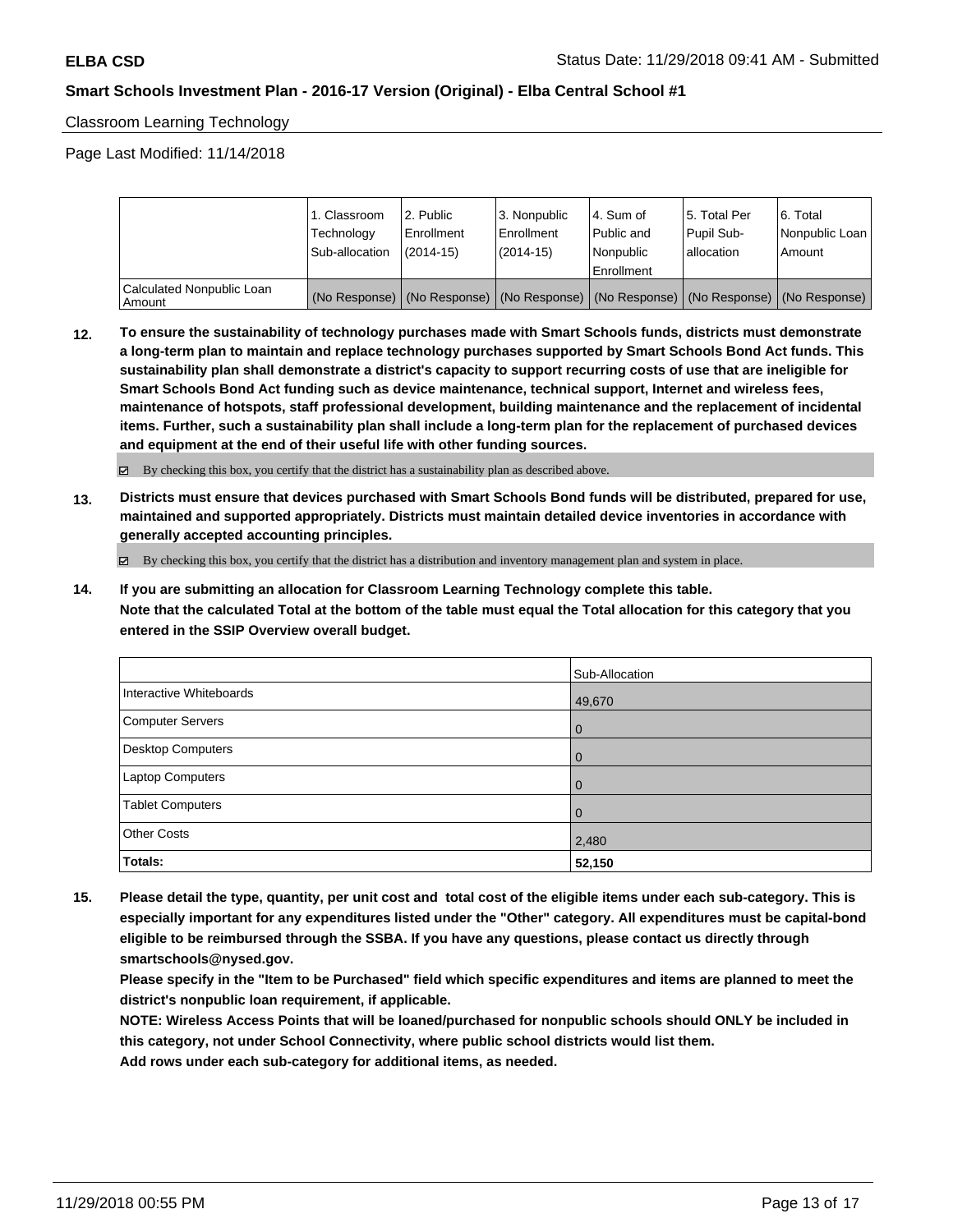# Classroom Learning Technology

Page Last Modified: 11/14/2018

| Select the allowable expenditure | I Item to be Purchased      | Quantity | Cost per Item | <b>Total Cost</b> |
|----------------------------------|-----------------------------|----------|---------------|-------------------|
| type.                            |                             |          |               |                   |
| Repeat to add another item under |                             |          |               |                   |
| each type.                       |                             |          |               |                   |
| Interactive Whiteboards          | Recordex SimplicityTouch 70 | 10       | 4.967         | 49.670            |
| <b>Other Costs</b>               | C-Pen Scanners              | 10       | 248           | 2,480             |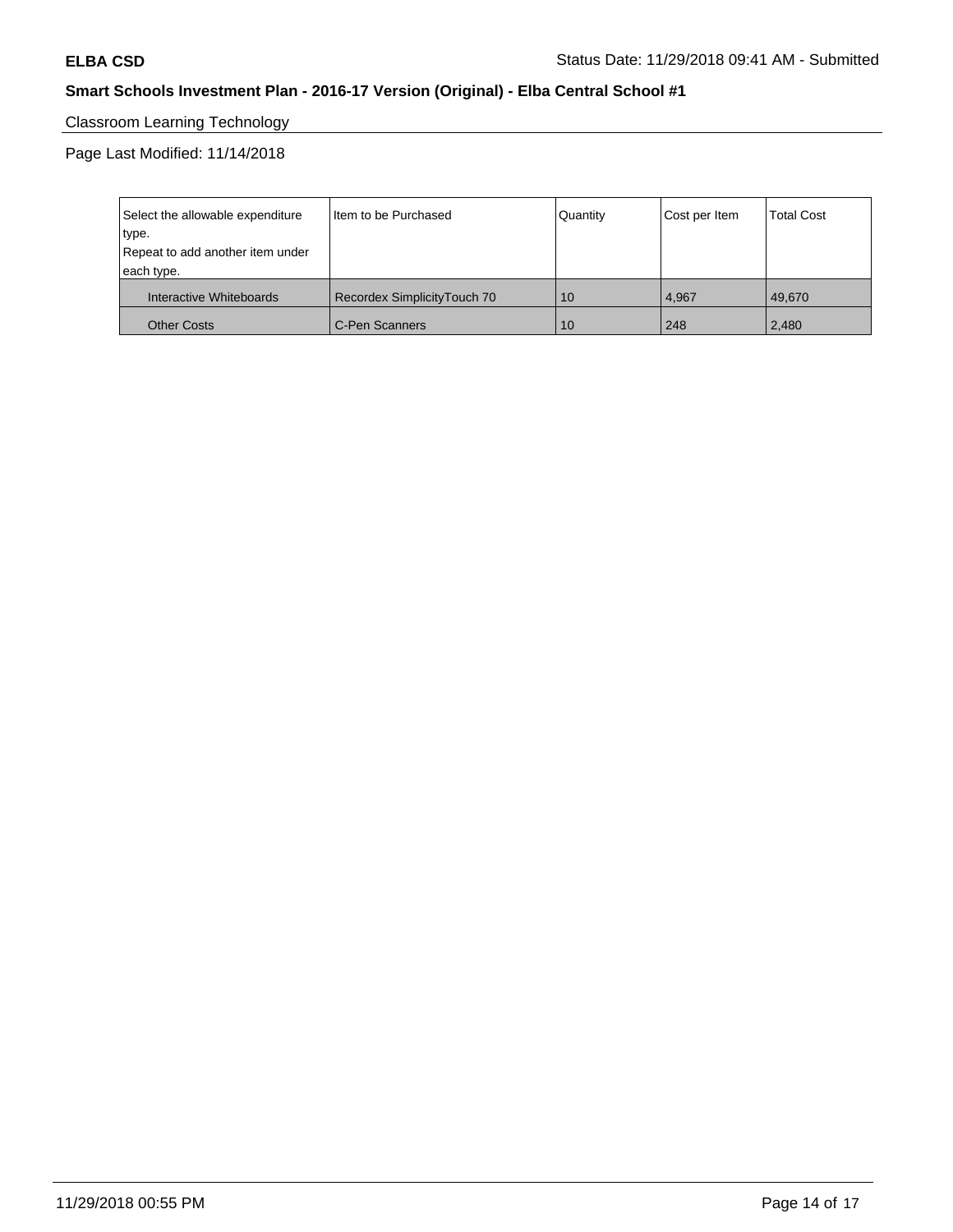#### High-Tech Security Features

#### Page Last Modified: 11/27/2018

#### **1. Describe how you intend to use Smart Schools Bond Act funds to install high-tech security features in school buildings and on school campuses.**

Elba Central School believes that a safe and secure learning environment is essential for student learning without distractions. Two of the components of this are reliable communications with all locations in the building in the event of an emergency, and reliable video security to investigate any incidents that do occur.

While Elba Central is a district of only one building, the existing classroom communication system is an outdated analog system with limited capacity and features. In addition, there are locations in the building that are not covered and would be without communication in the event of an emergency incident. The district is proposing installing a digital classroom communication system. In addition to traditional voice capacity, these units would have a digital display that would allow secure visual communication of messages. For example, the display could send a message to each classroom "intruder in the building, shelter in place" or "Elba Central Schools is dismissing early today due to inclement weather." This system could also allow digital or vocal messages to individual class rooms or groups of classrooms.

The second component of this plan is the expansion and upgrade of the video security system in the building. This application will allow additional areas of the building to receive cameras, replacement of existing analog cameras, and replacement of the video recording servers. These areas are already serviced by the district's computer network. This means that existing IT cables can be re-tasked to support this service. These cables will no longer be required for student computers as the district converts to wireless supported devices. These servers will allow expanded recording of events and extended archiving of specific recordings for future review. As a whole, the upgraded system will provide a safer environment for the district students.

**2. All plans and specifications for the erection, repair, enlargement or remodeling of school buildings in any public school district in the State must be reviewed and approved by the Commissioner. Districts that plan capital projects using their Smart Schools Bond Act funds will undergo a Preliminary Review Process by the Office of Facilities Planning.** 

**Please indicate on a separate row each project number given to you by the Office of Facilities Planning.**

| Project Number        |  |
|-----------------------|--|
| 18-09-01-04-0-001-BA1 |  |

**3. Was your project deemed eligible for streamlined Review?**

Yes

- $\square$  No
- **3a. Districts with streamlined projects must certify that they have reviewed all installations with their licensed architect or engineer of record, and provide that person's name and license number. The licensed professional must review the products and proposed method of installation prior to implementation and review the work during and after completion in order to affirm that the work was code-compliant, if requested.**

By checking this box, you certify that the district has reviewed all installations with a licensed architect or engineer of record.

**4. Include the name and license number of the architect or engineer of record.**

| Name               | License Number |
|--------------------|----------------|
| <b>Brian Trott</b> | 25971          |

**5. If you have made an allocation for High-Tech Security Features, complete this table.**

**Note that the calculated Total at the bottom of the table must equal the Total allocation for this category that you entered in the SSIP Overview overall budget.**

|                                                      | Sub-Allocation |
|------------------------------------------------------|----------------|
| Capital-Intensive Security Project (Standard Review) | l 0            |
| Electronic Security System                           | 110,483        |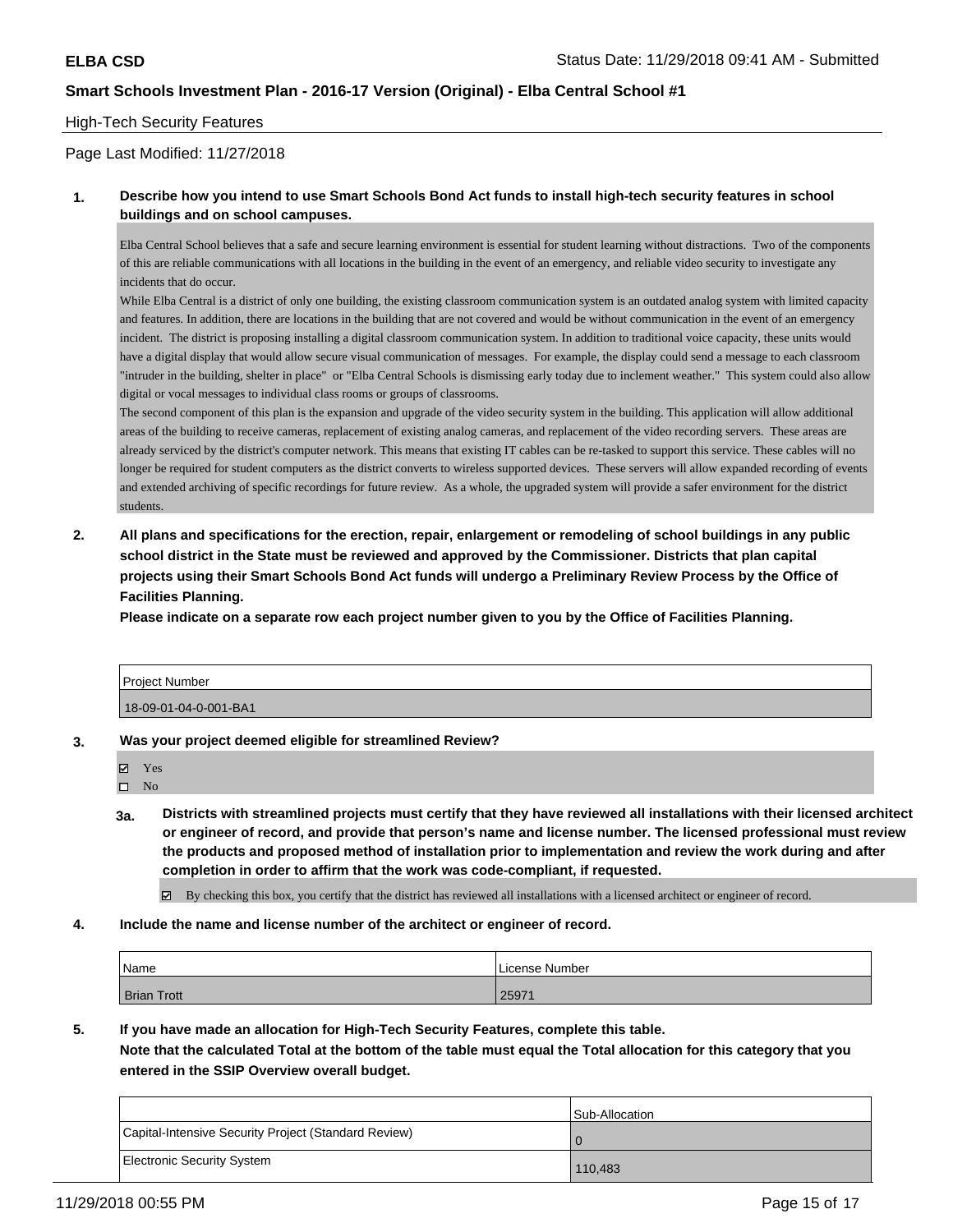### High-Tech Security Features

Page Last Modified: 11/27/2018

|                                 | Sub-Allocation |
|---------------------------------|----------------|
| <b>Entry Control System</b>     | 71,653         |
| Approved Door Hardening Project | $\Omega$       |
| <b>Other Costs</b>              | $\Omega$       |
| Totals:                         | 182,136        |

**6. Please detail the type, quantity, per unit cost and total cost of the eligible items under each sub-category. This is especially important for any expenditures listed under the "Other" category. All expenditures must be capital-bond eligible to be reimbursed through the SSBA. If you have any questions, please contact us directly through smartschools@nysed.gov.**

| Select the allowable expenditure<br>type.<br>Repeat to add another item under<br>each type. | Item to be purchased                                                                                                                                                       | Quantity | Cost per Item | <b>Total Cost</b> |
|---------------------------------------------------------------------------------------------|----------------------------------------------------------------------------------------------------------------------------------------------------------------------------|----------|---------------|-------------------|
| <b>Electronic Security System</b>                                                           | MC74-HW Meraki MC 74 Cloud<br>Managed IP Phone                                                                                                                             | 115.00   | 330           | 37,950            |
| <b>Electronic Security System</b>                                                           | Meraki MC IP Phone Enterprise<br>License                                                                                                                                   | 115.00   | 180           | 20,700            |
| <b>Electronic Security System</b>                                                           | MV71-HW Meraki Outdoor Domed<br>Camera                                                                                                                                     | 12.00    | 824           | 9,888             |
| <b>Electronic Security System</b>                                                           | MV21-HW Meraki indoor HD Domed<br>Camera                                                                                                                                   | 35.00    | 715           | 25,025            |
| <b>Electronic Security System</b>                                                           | LIC-MV Meraki Enterprise Camera<br>License with cloud Storage                                                                                                              | 47.00    | 360           | 16,920            |
| <b>Entry Control System</b>                                                                 | SXWSWWORK00001WorkStation<br>Software Standard (1 concurrent user<br>license)                                                                                              | 1.00     | 1,100         | 1,100             |
| <b>Entry Control System</b>                                                                 | SXWSWWORK00002WorkStation<br>Software Professional, includes<br>Programming & Graphics Editors (1<br>concurrent user license)                                              | 1.00     | 2,250         | 2,250             |
| <b>Entry Control System</b>                                                                 | SXWASPXXX10001AS-P Automation<br>Server: SmartX Controller.                                                                                                                | 1.00     | 3,271         | 3,271             |
| <b>Entry Control System</b>                                                                 | SXWPS24VX10001PS-24V Power<br>Supply 24 VAC or 21-30 VDC                                                                                                                   | 1.00     | 150           | 150               |
| <b>Entry Control System</b>                                                                 | SXWTBPSW110001Terminal Base<br>Power Supply - base required for each<br>Power Supply                                                                                       | 1.00     | 50            | 50                |
| <b>Entry Control System</b>                                                                 | SX-SRVRSecurity Expert Sofware<br>License. Includes Photo ID Badging,<br>50 Reader Liceneses, 10 Camera<br>Licenses (requires SX-NVR),<br>EcoStruxure Integration License, | 1.00     | 7,822         | 7,822             |